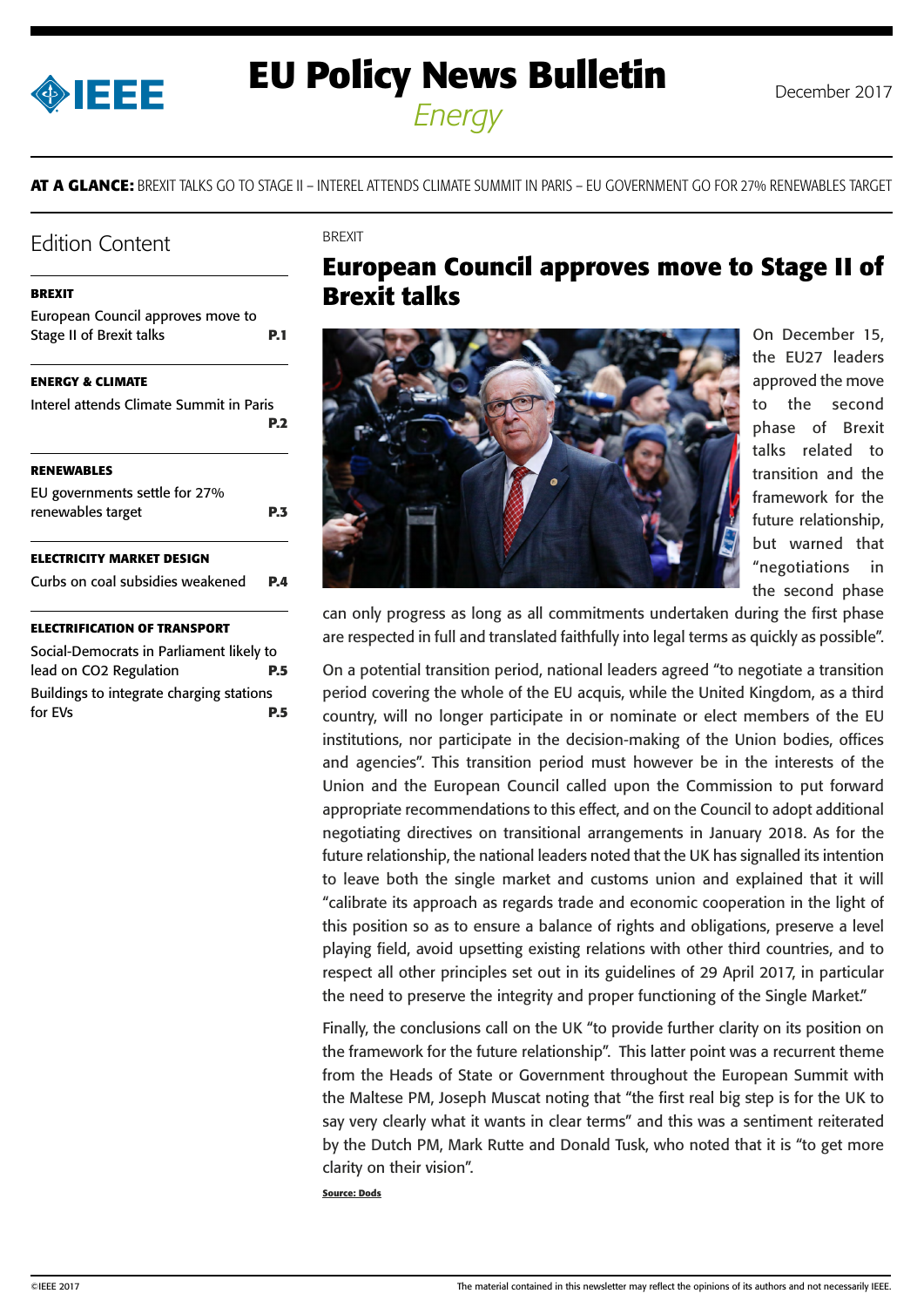### <span id="page-1-0"></span>**[BREXIT](#page-0-0)**

[European Council approves move to](#page-0-0)  [Stage II of Brexit talks](#page-0-0) **P.1**

### **ENERGY & CLIMATE**

| Interel attends Climate Summit in Paris            | P.2 |
|----------------------------------------------------|-----|
| <b>RENEWABLES</b>                                  |     |
| EU governments settle for 27%<br>renewables target | PЗ  |
| <b>ELECTRICITY MARKET DESIGN</b>                   |     |
| Curbs on coal subsidies weakened                   | PД  |
| <b>ELECTRIFICATION OF TRANSPORT</b>                |     |

[Social-Democrats in Parliament likely to](#page-4-0)  [lead on CO2 Regulation](#page-4-0) **P.5** [Buildings to integrate charging stations](#page-4-0)  [for EVs](#page-4-0) **P.5**

#### ENERGY & CLIMATE

## **Interel attends Climate Summit in Paris**

This month Interel attended the "One Planet Summit" in Paris, organized by French PM Macron. Please find below the main takeaways of relevance from the summit:



- 1. Many EU Member States were represented at highest political level but only a few committed to bold long-term objectives. Next year provides opportunities to overcome these shortfalls: additional Member States can join the alliances, publish their own long-term decarbonisation plans and enhance domestic coal phase-outs. EU countries have the opportunity to join the variety of initiatives as one way to show how to scale up action at home.
- 2. The summit succeeded in laying the foundations for a broad 'community of practice' in support of implementing climate action across the spectrum of actors – governments, banks, investors and cities. It established a forum for sharing best practices and taking concrete steps on the clean economy transition. Many announcements also raise the bar for the quality of climate action initiatives and can help build political will to enhance national pledges prior to 2020.
- 3. The initiatives launched show that EU's decision makers risk falling behind on green finance. Ways to catch-up in 2018 are by preparing a strong response to the recommendations of the High-Level Group on Sustainable Finance and by stopping funds flowing to use of fossil fuels through policies or the upcoming EU budget.
- 4. The Summit concluded that decarbonisation of all modes of transport by 2050, in line with the well below 2 Degree Target set by the 2015 Paris Agreement on Climate Change is possible but will require action now to enable a comprehensive transformation of this key sector in the decades to come.
- 5. Transport, energy efficiency in buildings and shifting out of fossil energy were seen as the most important low carbon core impact areas with a greater need for finance.
- 6. Announcements by countries on electric mobility were not quantified but there was a clear message of carbon neutrality and the transition from coal to renewable energy especially from the multilateral development banks like the World Bank, European Investment Bank (EIB) and the European Bank for Reconstruction and Development (EBRD). The World Bank moving away from upstream oil & gas lending by 2019 was seen as a major breakthrough in divestment from fossil energy.
- 7. Financing the transition emerged as a key political priority for governments, public and private institutions alike but a Just Transition was seen as key e.g. ensuring that there are new jobs created and equity in job creation, training and skills development especially within the move from high carbon jobs to low carbon jobs.
- 8. Urban centres/Cities are seen as where the most effort is needed.

**Source: Interel**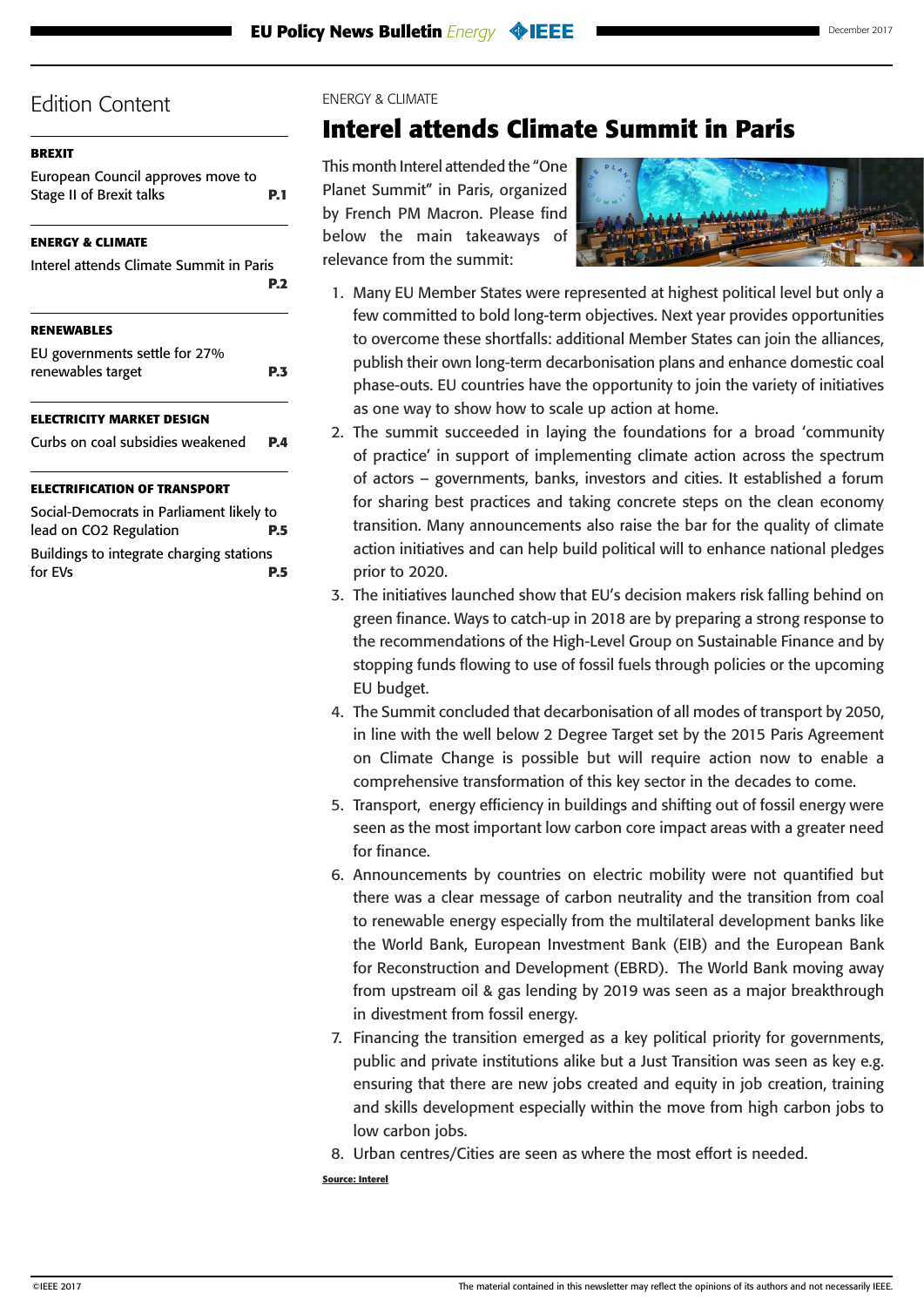### <span id="page-2-0"></span>**[BREXIT](#page-0-0)**

[European Council approves move to](#page-0-0)  [Stage II of Brexit talks](#page-0-0) **P.1**

### **[ENERGY & CLIMATE](#page-1-0)**

| Interel attends Climate Summit in Paris            | P. <sub>2</sub> |
|----------------------------------------------------|-----------------|
| <b>RENEWABLES</b>                                  |                 |
| EU governments settle for 27%<br>renewables target | P.3             |
| <b>ELECTRICITY MARKET DESIGN</b>                   |                 |
| Curbs on coal subsidies weakened                   | P.A             |
| <b>ELECTRIFICATION OF TRANSPORT</b>                |                 |

[Social-Democrats in Parliament likely to](#page-4-0)  [lead on CO2 Regulation](#page-4-0) **P.5** [Buildings to integrate charging stations](#page-4-0)  [for EVs](#page-4-0) **P.5**

#### RENEWABLES

## **EU governments settle for 27% renewables target**



The EU Energy ministers [agreed](http://data.consilium.europa.eu/doc/document/ST-15236-2017-COR-1/en/pdf) this month that the EU should derive at least 27% of its energy from sustainable sources by 2030, as they adopted their position on a proposal to reform the Renewable Energy Directive.

With the union on track

to meet a 20% renewable energy target by the end of the current decade, the Council is in effect calling for less than half the increase in the decade to 2030 than demanded by the European Parliament's industry and energy committee, which recently called for a 35% renewables share.

Environmental groups were dismayed that EU governments stuck with the target agreed by heads of state more than a year before the 2015 Paris Agreement. Only Portugal and Denmark called to move beyond 27%, despite the European Commission having acknowledged recently that the cost of meeting a 30% target would not be much different.

The positions of the Council and Parliament also differ considerably in terms of what is understood by 'renewable' energy in the context of the directive, with potentially far-reaching consequences for the EU's future energy mix.

The European Parliament is expected to vote on and possibly amend the industry committee's position on renewable energy reforms in January, paving the way for trilogue talks with government delegates in the EU Council as the EU's two legislative bodies seek to come to a compromise legislative text.

**Source: Ends Europe**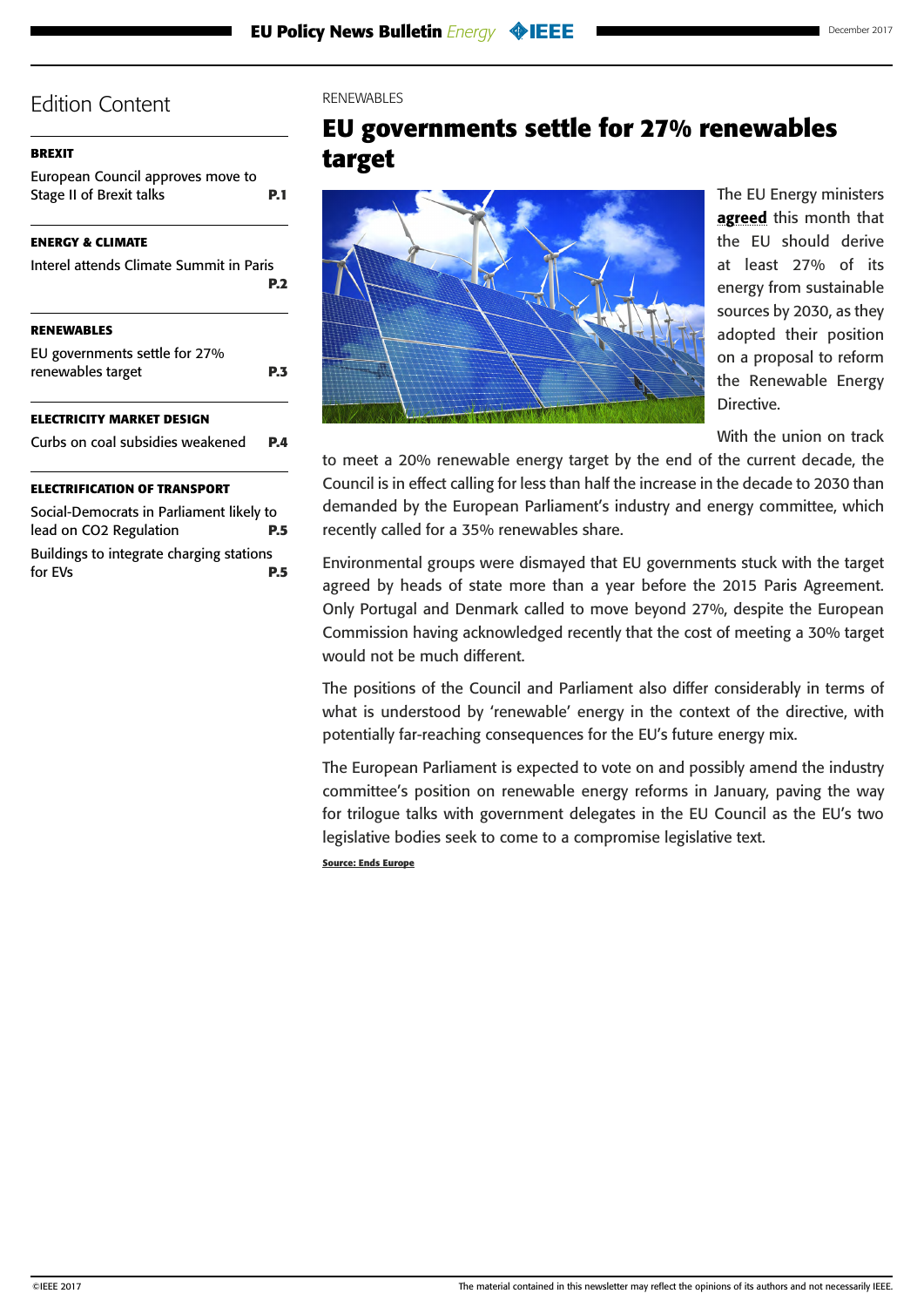#### <span id="page-3-0"></span>**[BREXIT](#page-0-0)**

[European Council approves move to](#page-0-0)  [Stage II of Brexit talks](#page-0-0) **P.1**

#### **[ENERGY & CLIMATE](#page-1-0)**

| Interel attends Climate Summit in Paris | <b>P.2</b> |
|-----------------------------------------|------------|
| <b>RENEWABLES</b>                       |            |
| EU governments settle for 27%           |            |
| renewables target                       | P.3        |
| ELECTRICITY MARKET DESIGN               |            |
| Curbs on coal subsidies weakened        | P.A        |
|                                         |            |

### **[ELECTRIFICATION OF TRANSPORT](#page-4-0)**

[Social-Democrats in Parliament likely to](#page-4-0)  [lead on CO2 Regulation](#page-4-0) **P.5** [Buildings to integrate charging stations](#page-4-0)  [for EVs](#page-4-0) **P.5**

#### ELECTRICITY MARKET DESIGN

## **Curbs on coal subsidies weakened**



At the European energy ministers meeting, the European Commission's proposal to curb subsidies for carbon intensive power generation was weakened.

A [deal](http://data.consilium.europa.eu/doc/document/ST-15237-2017-COR-1/en/pdf) reached earlier this month between energy ministers on the **Electricity** [Market Regulation](https://ec.europa.eu/energy/sites/ener/files/documents/1_en_act_part1_v9.pdf) has

given member states leeway to subsidise coal-fired power plants, despite strong opposition by countries including France, Netherlands, Sweden and Luxembourg.

The Council agreed that coal-fired power plants that emit over 550 grams of CO2 per kilowatt hour of electricity generated can remain switched on and eligible to supply the grid until 2035. This is a decade later than had been proposed by the Commission.

Estonia, which holds the rotating Presidency of the European Union until 1 January 2018, proposed major revisions to the Commission's text on the 550g threshold. Poland, which is the most coal-intensive EU member state, was also one of main drivers of the move to water down the proposals.

The Council position on prolonging subsidies for coal was criticised by the EU's climate commissioner Miguel Arias Cañete, but will go forward to trilogue meetings with the Commission and Parliament which are not expected to happen until spring 2018.

Negotiations in the Parliament's industry and energy committee are only expected to be wrapped up on 21 February, before a likely vote in plenary in March.

**Source: Ends Europe**